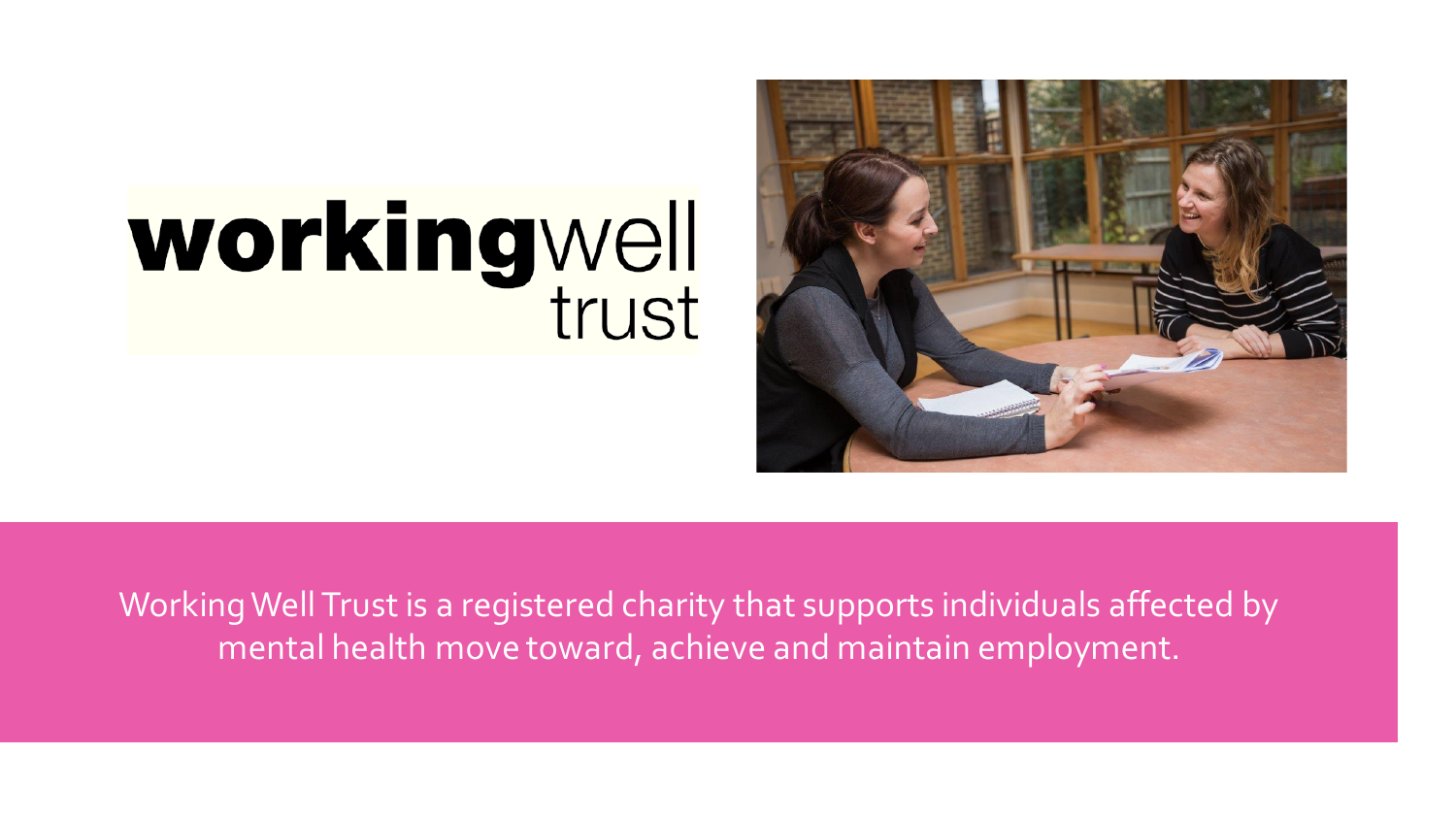## What We Do

*We believe that anyone who wants to work, can work, with the right support*.

**We do this by providing support to**:

- Find education, training & volunteering opportunities
- Look for paid employment or start up a business
- Help you stay in work





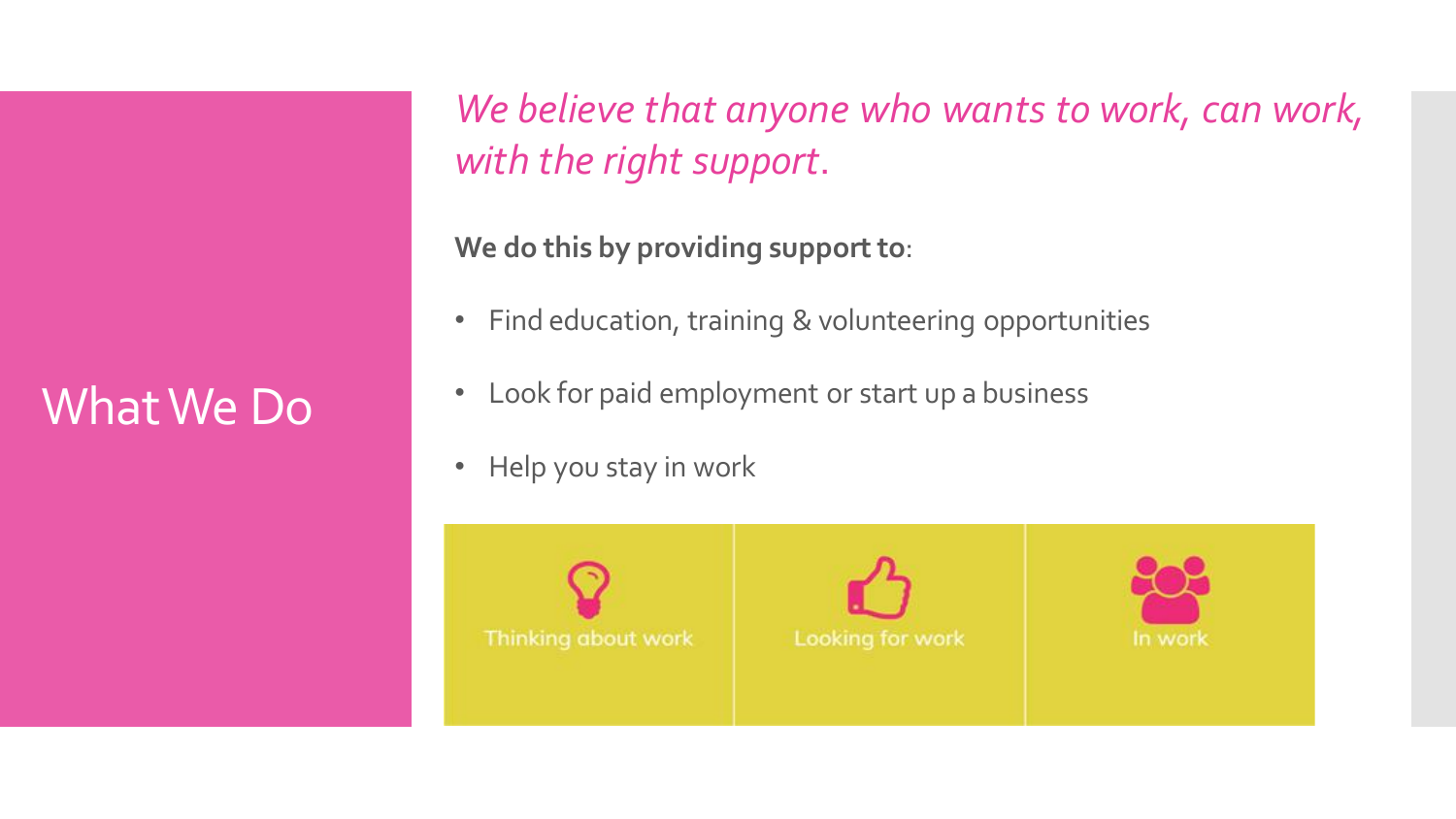#### **Upskill Service**

Support to find training and volunteering opportunities needed to develop the skills essential for future employment and wellbeing.

- ❑ Partial funding for courses
- Support to access volunteering, apprenticeships, work experience placements
- ❑ Finding free accredited training opportunities
- Signposting to various wellbeing groups, workshops and activities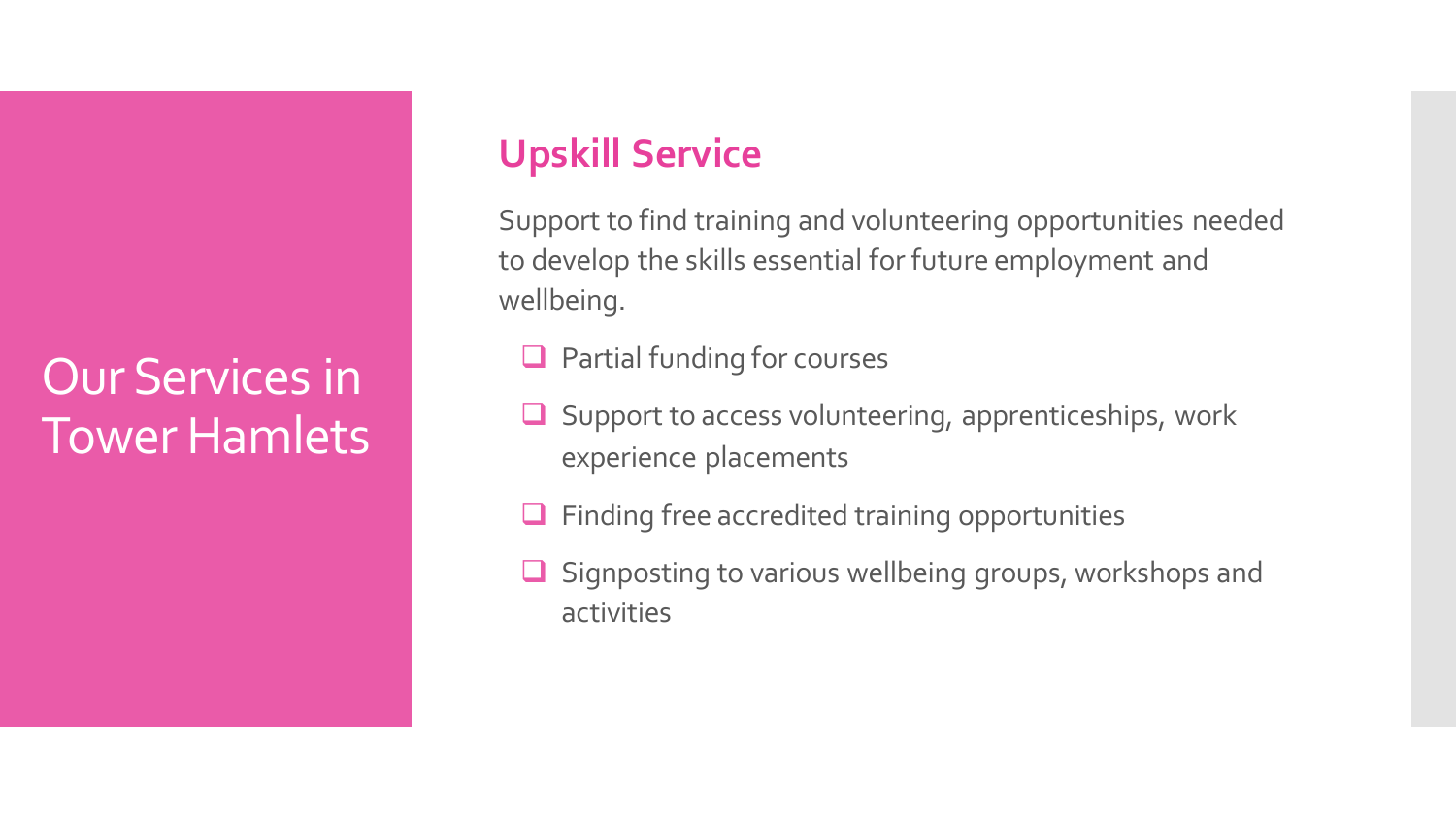#### **Tower Hamlets Employment Service**

Support for clients accessing secondary mental health care services who want to gain paid employment.

- Engaging with employers on the client's behalf to broker opportunities
- □ CV and cover letter building
- ❑ Interview practice
- $\Box$  Help with job search and applications
- ❑ Advice on disclosing mental health difficulties to employers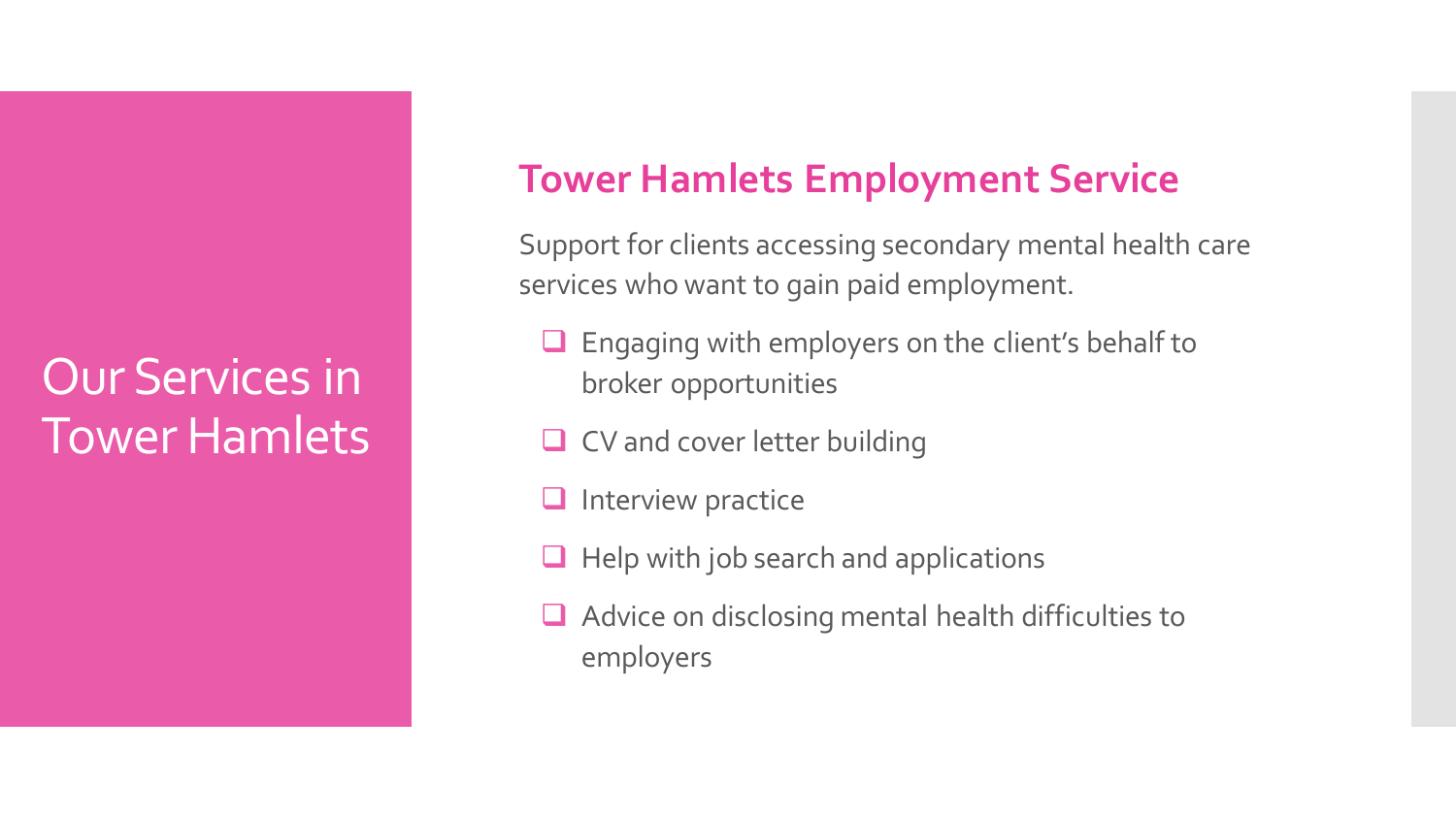### **Business & Enterprise Service**

Advice and support for clients wishing to start their own business.

- ❑ Funding advice
- Resource & application advice
- ❑ Business plan development
- ❑ Marketing & viability
- ❑ Mentoring

During C-19, the service is running virtual social media workshops and podcasts on a range of business topics.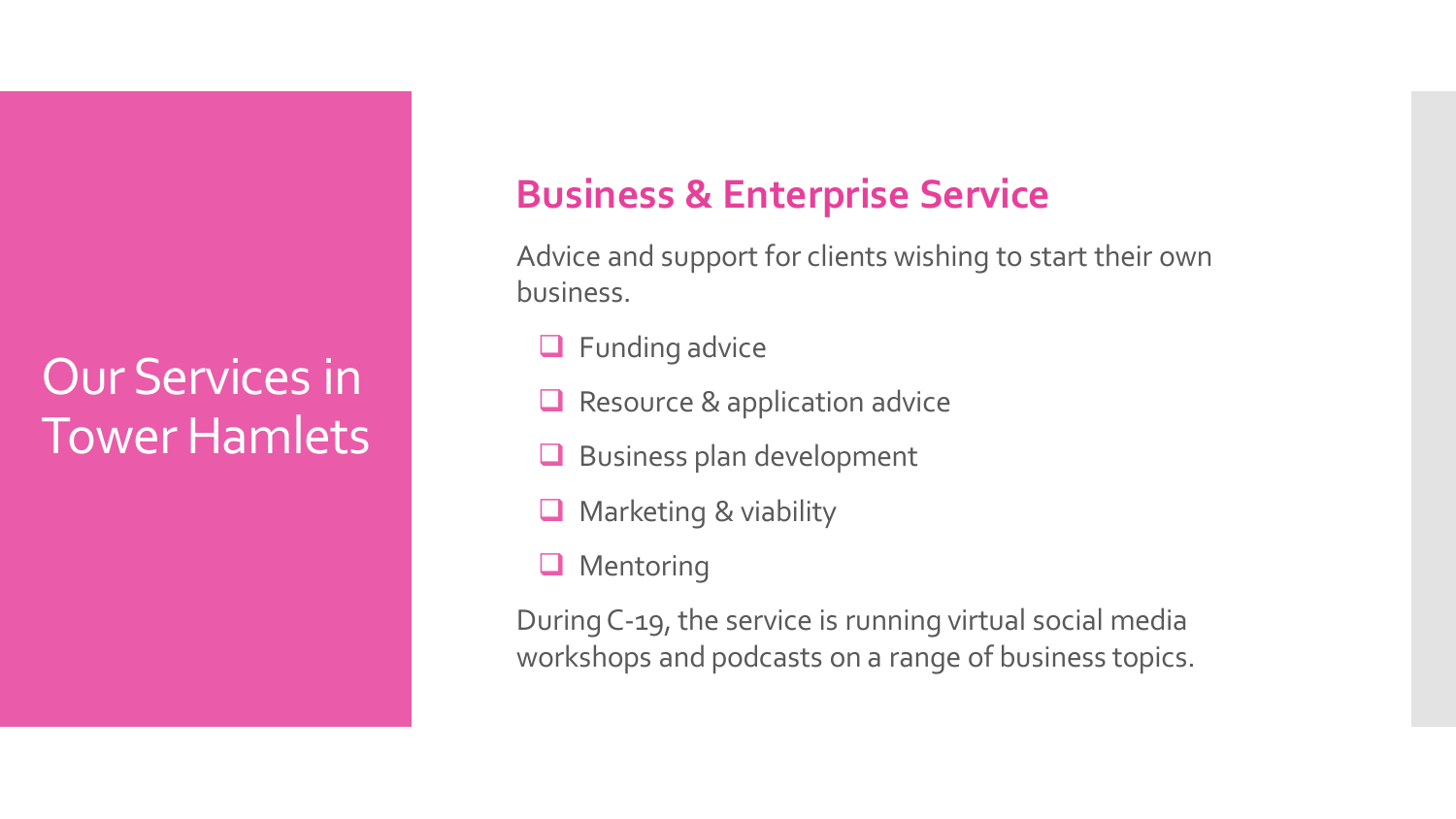#### **In Work Service**

Support for clients whose employment is at risk due to mental health difficulties.

- Liaising with employers to discuss necessary accommodations, negotiated leave, role changes, and more.
- Advice around furlough and employee rights
- In work advocacy
- Mental health awareness sessions for employers
- Live Q&A sessions and webinars via Facebook